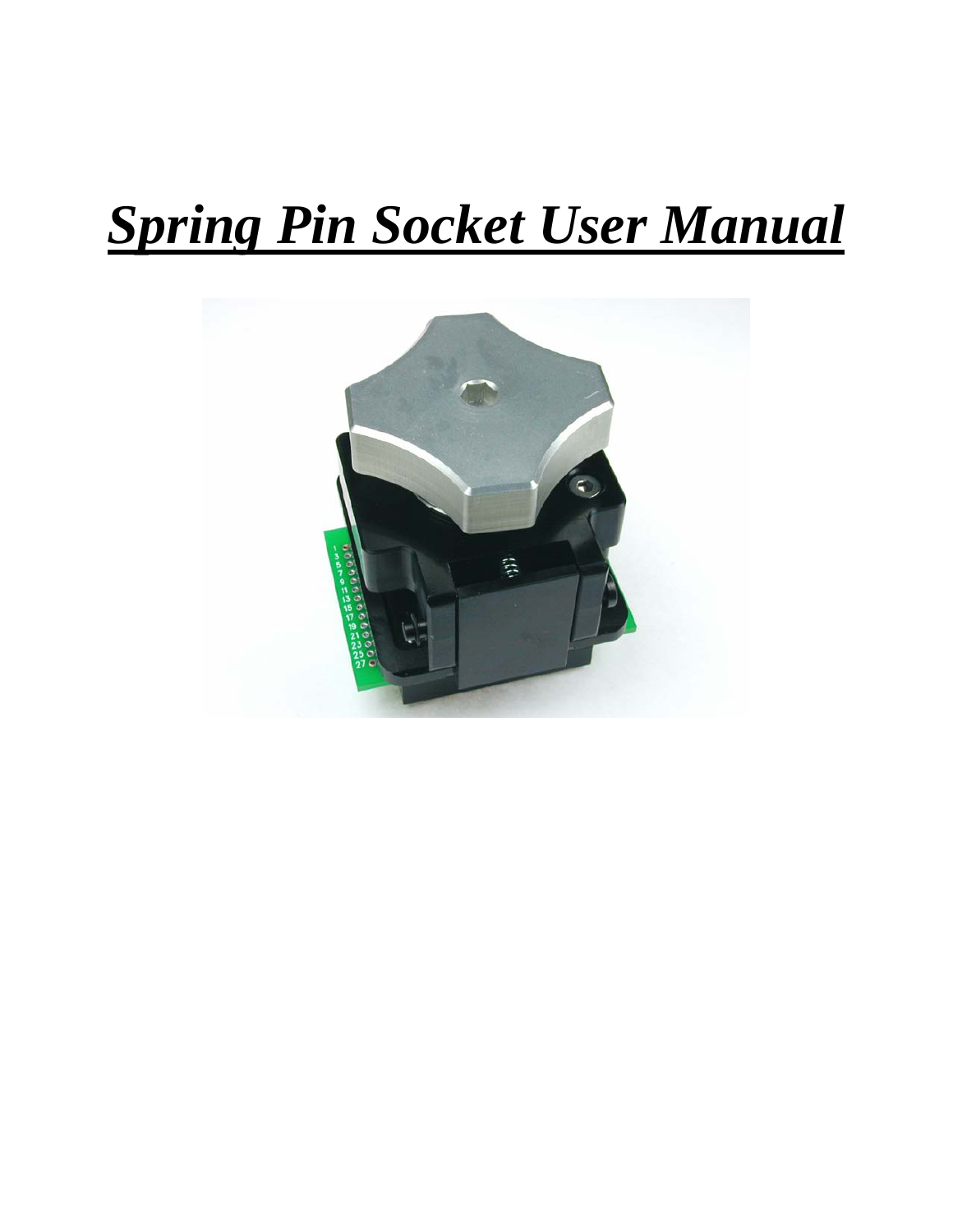

Ironwood Electronics **HIGH PERFORMANCE SOCKETS & ADAPTERS** 

Tel: (800) 404-0204 • (952) 229-8200 Fax: (952) 229-8201 11351 Rupp Dr. Suite 400, Burnsville, MN 55337 www.ironwoodelectronics.com

# **Spring Pin Socket User Manual**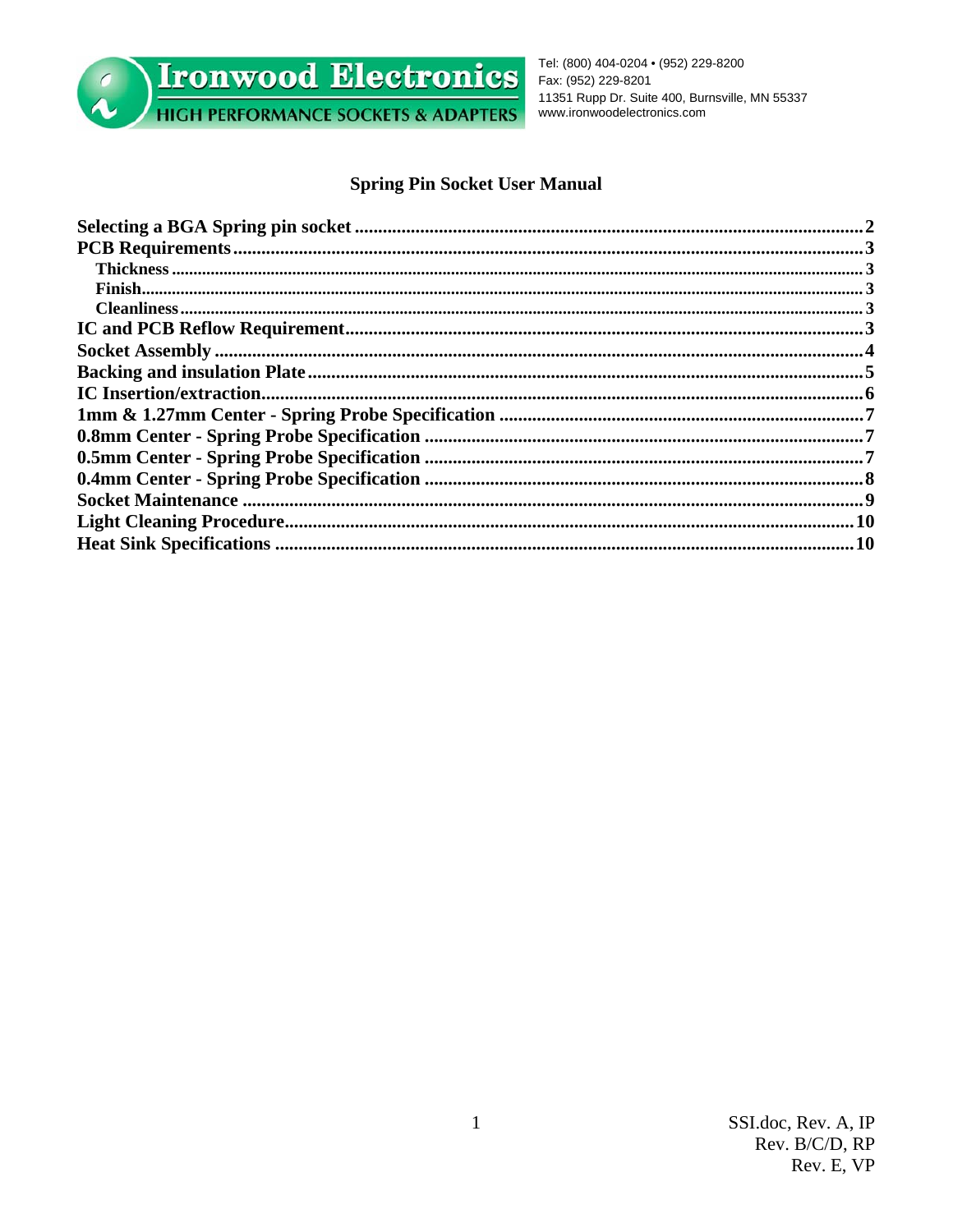**Ironwood Electronics HIGH PERFORMANCE SOCKETS & ADAPTERS** 

Tel: (800) 404-0204 • (952) 229-8200 Fax: (952) 229-8201 11351 Rupp Dr. Suite 400, Burnsville, MN 55337 www.ironwoodelectronics.com

## **Socket Mechanics**



**Figure 1: Spring Pin Socket** 

SS-BGA sockets provide high bandwidth in a small, cost effective ZIF socket for prototype, test and burn-in applications. SS-BGA socket is a simple, mechanical socket based on spring pin technology. SS-BGA socket is a solder-less socket that can be mounted on to a PCB using supplied hardware. The PCB

should have mounting and alignment holes at proper locations (see page 2 of the drawing for recommended PCB layout information). The typical SS-BGA socket footprint is only 5mm larger than the maximum IC size. It is compatible with the alternate SG-BGA (elastomer) socket footprint. If there are pre-existing holes in the PCB, an SS-BGA socket can



be custom designed to accommodate those holes (please call Ironwood Tech Support @1-800-404-0204).

**Figure 2: Picture of 1mm center - Spring Pin**

Figure 1 shows a typical spring pin socket. The spring pin functions as the

contactor between the IC package and the circuit board. The spring pin used in the socket is a lowresistance ( $\langle 0.02\Omega \rangle$ ) connector. Figure 2 shows a picture of the 1mm center – double ended spring pin. Double ended spring probes are primarily comprised of two plungers, barrel and spring. The spring (gold plated music wire) is sandwiched between two plungers (gold plated hardened Beryllium Copper) inside the barrel (gold plated Phosphor Bronze). The spring probe has high current rating (4.0A continuous, single probe in free air  $\omega$  ambient). The operating temperature range is -40 $\degree$  to 150 $\degree$  C.

The solder balls from the IC package come in contact with the crown end of spring pin. The bottom end of spring pin contacts the circuit board pad, completing an electrical path for the signal. The socket mechanism can be summarized as a downward force applied on the IC which compresses solder balls on the spring probe which in turn compresses on the circuit board and thereby making electrical connection.

### **Selecting a BGA Spring pin socket**

Please refer to the IC package drawing to select the corresponding BGA spring pin socket. Visit the Ironwood website: www.ironwoodelectronics.com. Select the "Products" link. Next, under the "Browse" menu, select the "GHz BGA & MLF Socket (SG, SS)" link. In the table, select the part number from the first column which corresponds to your pin count, IC body size, array size, and pitch. The top webpage frame will show a link to the drawing, a picture of the socket (JPEG format), and provide low-volume price information. The drawing is a four page PDF file. The first page shows the socket cross sectional views and the material details. The second page provides the recommended PCB layout (Note: BGA pads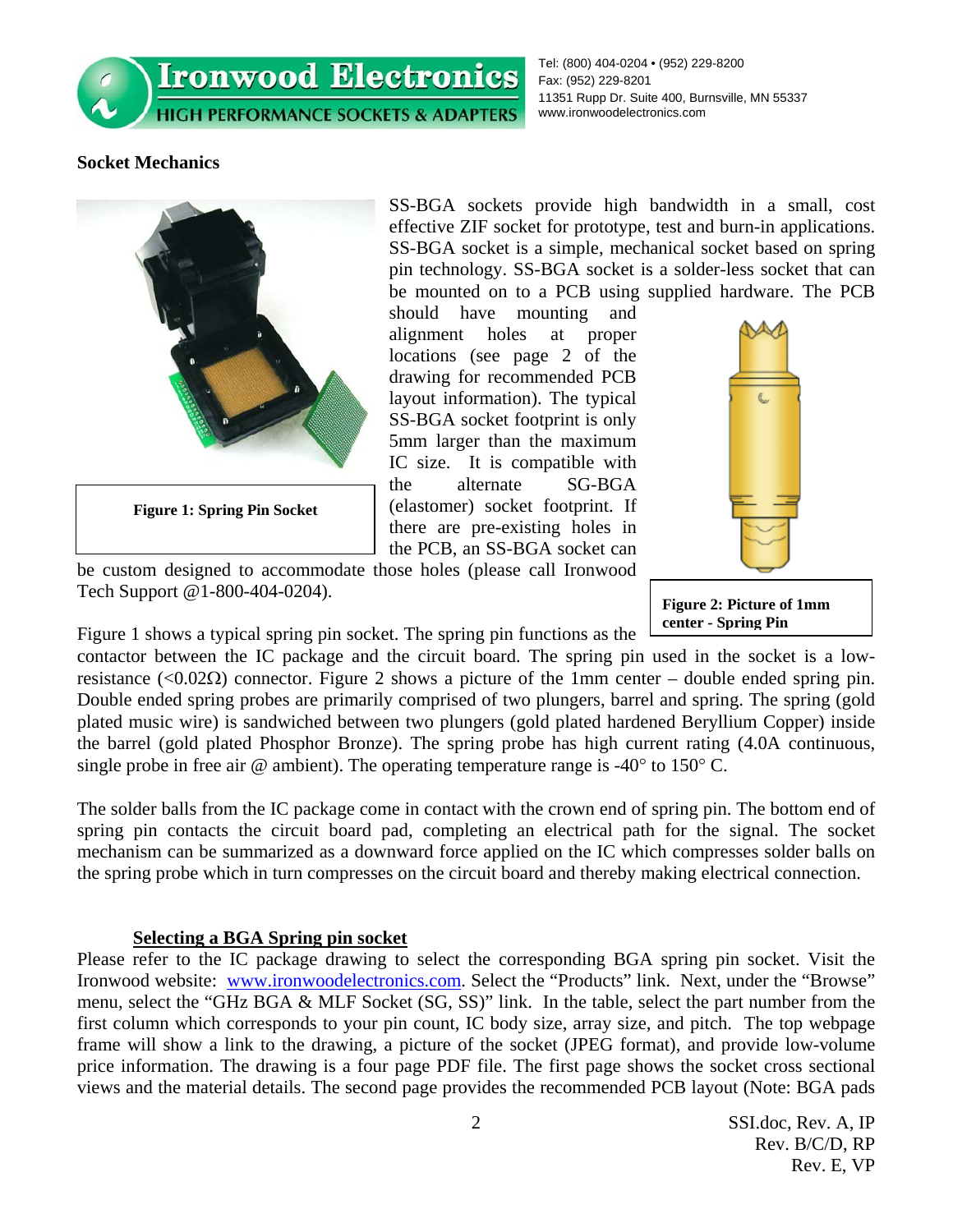are not symmetrical to the mounting holes). The third page shows the compatible BGA specification. The fourth page details backing/insulation plate dimensions. Check the BGA pattern and the following four parameters.

- 1. IC co-planarity value should be less than or equal to that shown in the table.
- 2. Maximum total height of IC should be less than or equal to that shown in the table.
- 3. Maximum solder ball diameter of IC should be less than or equal to that shown in the table.
- 4. Maximum and minimum solder ball height should fall within the range shown in the table.

If any of the above parameters do not match, please call Ironwood Tech Support @1-800-404-0204 to help select a socket (which may currently be in development).

# **PCB Requirements**

Please refer to page 2 of the socket drawing for all PCB recommendations.

For IC body sizes of 30mm or below, the socket requires 4 mounting holes.

For IC body sizes of 31mm or above, the socket requires 8 mounting holes.

Two alignment holes are used in all sockets. The center for the first is 2.54mm below the upper right mounting hole center and the second has a center dimension 5.08mm above the lower left mounting hole center.

The BGA pattern is not symmetrical to the mounting holes. The BGA pattern is same as the one used for the elastomer socket. It is shifted due to the fact that the wire filaments in the elastomer are at an angle (the shift is half the elastomer thickness in the positive x-direction). The same footprint used by elastomer socket is recommended for spring pin socket for interchangeability. Again, please refer to page 2 of the drawing for recommended footprint.

### **Thickness**

1.5mm minimum. This will change per customer application, environment and usage.

# **Finish**

SnPb plating or Immersion Au or Immersion Ag. Other plating may be used but testing may be required. Solder mask clearance over pad surface is acceptable.

# **Cleanliness**

Isopropyl Alcohol or equivalent should be used to clean the board surface prior to attaching socket.

# **IC and PCB Reflow Requirement**

If the same IC is used for number of cycles, crown tip on spring pin damages the Sn63Pb37 solder balls on IC and conical tip damages HASL(hot air solder level) pads on PCB. From our test results, we recommend reflowing IC solder balls every 10 cycles and HASL PCB every 30 cycles. Gold plated PCBs will not need any reflows.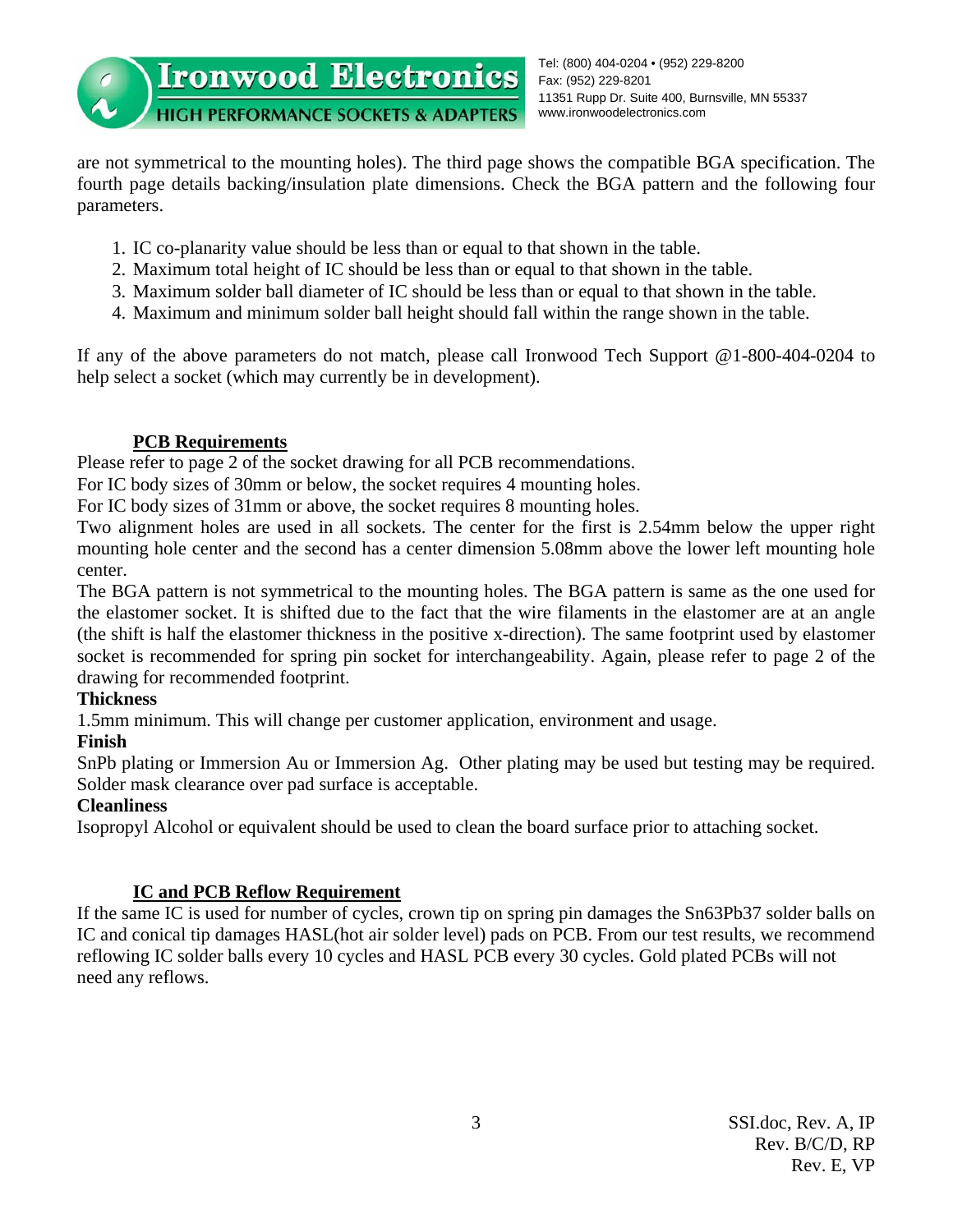

### **Socket Assembly**

*Refer to figure 4 for graphical illustrations*.

1. Install the socket base assembly onto the target PCB with the hardware (socket base screws) provided. Because of asymmetrical tooling holes, the socket can be assembled with only one orientation.

2. Open the clamshell lid and place BGA package (solder ball side down) into the socket. NOTE: BGA orientation on target PCB is critical. If an IC frame (optional) is supplied, place it over the BGA package. This IC frame may be necessary for packages which the encapsulate around the die does not extend to the edge of the IC's substrate.

3. Close the clamshell lid.

4. Turn the compression screw clockwise, until the compression plate makes contact with the BGA package.

5. Turn the compression screw further so that BGA balls are compressed on the spring pins to make contact. When turning becomes hard, full compression is achieved. Internal stops will prevent over compression when turned by hand.

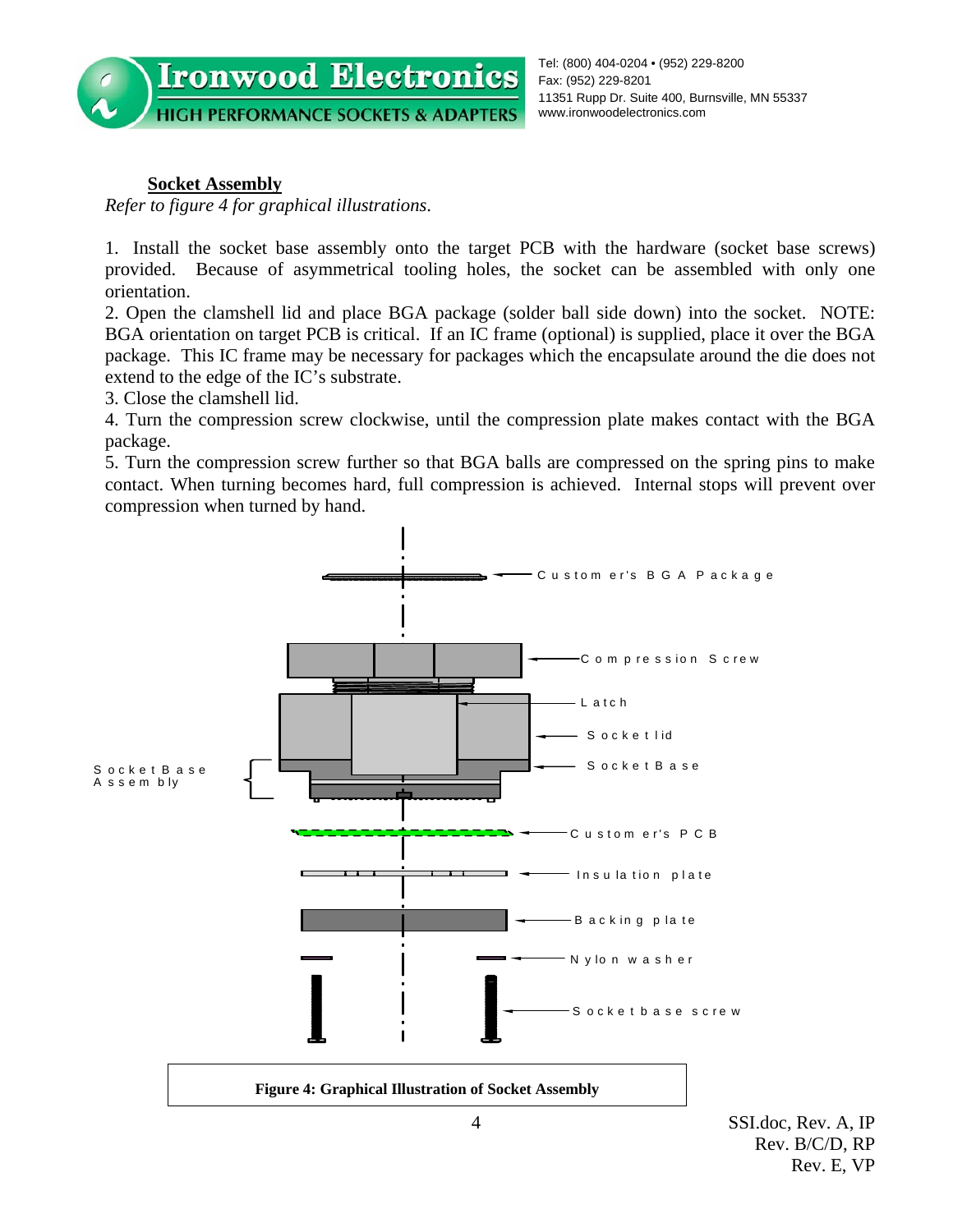

#### **Backing and insulation Plate**

For all IC body sizes, spring pin sockets require a rigid metal backing plate to prevent deflection of the target circuit board due to a high normal force required to compress the spring pins. If the backside of the target PCB contains capacitors and resistors, a custom insulation plate with cavities cut for those components can be designed. This insulation plate sandwiches between the backing plate and target PCB as shown in figure 4. Figure 5 shows an example of a custom insulation plate.

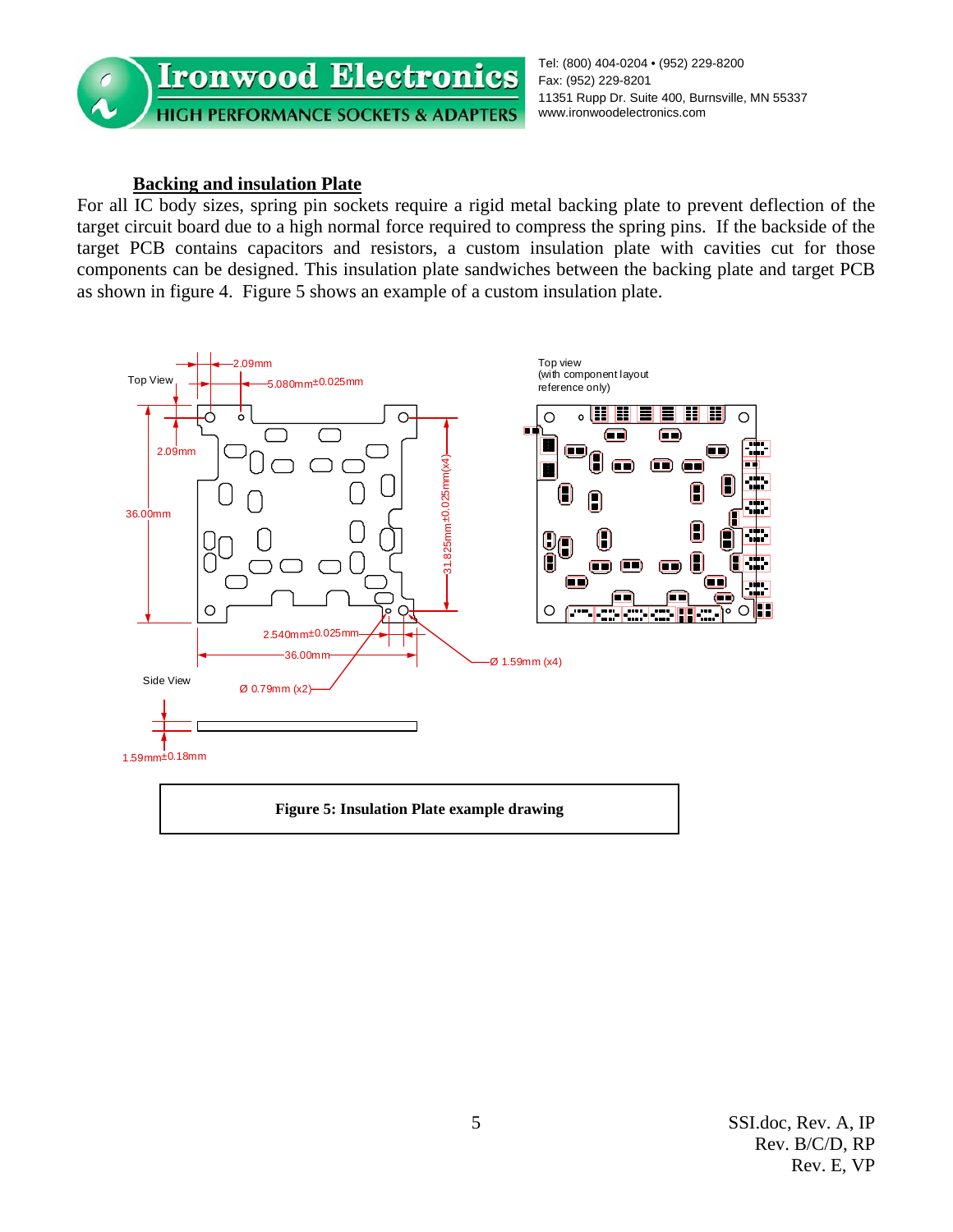

# **IC Insertion/extraction**

A vacuum pen is recommended for insertion/extraction of ICs. Figure 6 shows a typical vacuum pen. TLvacuumpen-01 can be purchased separately. Hand insertion of ICs and extraction using a small tweezers is also acceptable.

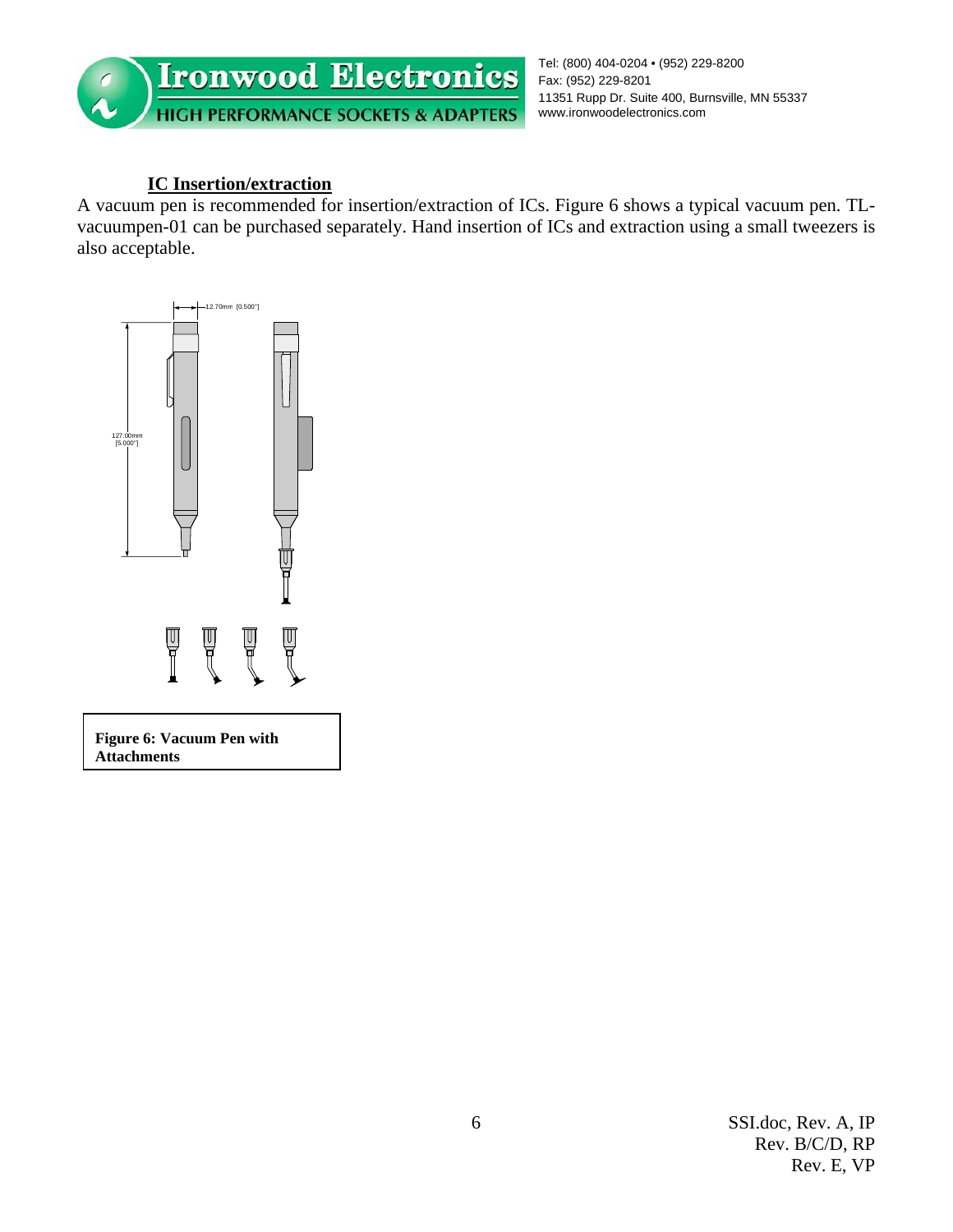

Tel: (800) 404-0204 • (952) 229-8200 Fax: (952) 229-8201 11351 Rupp Dr. Suite 400, Burnsville, MN 55337 www.ironwoodelectronics.com

# **1mm & 1.27mm Center - Spring Probe Specification**

**Operating Temperature** 

Continuous usage:  $-40^{\circ}$ C to  $+150^{\circ}$ C

#### **Mechanical Specifications**

#### **Individual spring pin force**

30g (1.1oz) at 0.098" (2.49mm) recommended operating position **Spring pin cycle life**  500,000 cycles

| <b>Electrical Specifications</b> | P-P112A / P-P138A      | <b>P-P127A</b>         |
|----------------------------------|------------------------|------------------------|
| Contact resistance:              | $27.38 \text{m}\Omega$ | $28.19 \text{m}\Omega$ |
| Self Inductance:                 | 0.62nH                 | 0.70nH                 |
| Mutual Inductance:               | 0.065nH                |                        |
| Cross talk:                      | $\leq$ -10dB to 8GHz   |                        |
| Insertion loss:                  | $< 0.5$ dB to 4.1GHz   |                        |
|                                  | $<$ 1 dB to 10GHz      |                        |
| Rise time                        | 24.6 ps                |                        |
| Pin to ground Capacitance:       | 0.45pF                 |                        |
| Pin to pin Capacitance:          | 0.042pF                |                        |
| Current carrying capacity:       | 4A                     | 4.5A                   |

#### **0.8mm Center - Spring Probe Specification**

#### **Operating Temperature**

Continuous usage: -40°C to +120°C

#### **Mechanical Specifications**

#### **Individual spring pin force**

 $22g (0.8oz)$  at  $0.162^{\frac{1}{2}}$  (4.11mm) recommended operating position **Spring pin cycle life**  500,000 cycles

| <b>Electrical Specifications</b> | <b>P-P114A</b>         |
|----------------------------------|------------------------|
| Contact resistance:              | $18.62 \text{m}\Omega$ |
| Self Inductance:                 | 0.84nH                 |
| Insertion loss:                  | $<$ ldB to 6.7 GHz     |
|                                  | $<$ 3dB to 12 GHz      |
| Pin to ground Capacitance:       | 0.76pF                 |
| Pin to pin Capacitance:          | 0.068pF                |
| Current carrying capacity:       | 3A                     |

#### **0.5mm Center - Spring Probe Specification**

**Operating Temperature** 

Continuous usage:  $-40^{\circ}$ C to  $+150^{\circ}$ C

**Mechanical Specifications Individual spring pin force**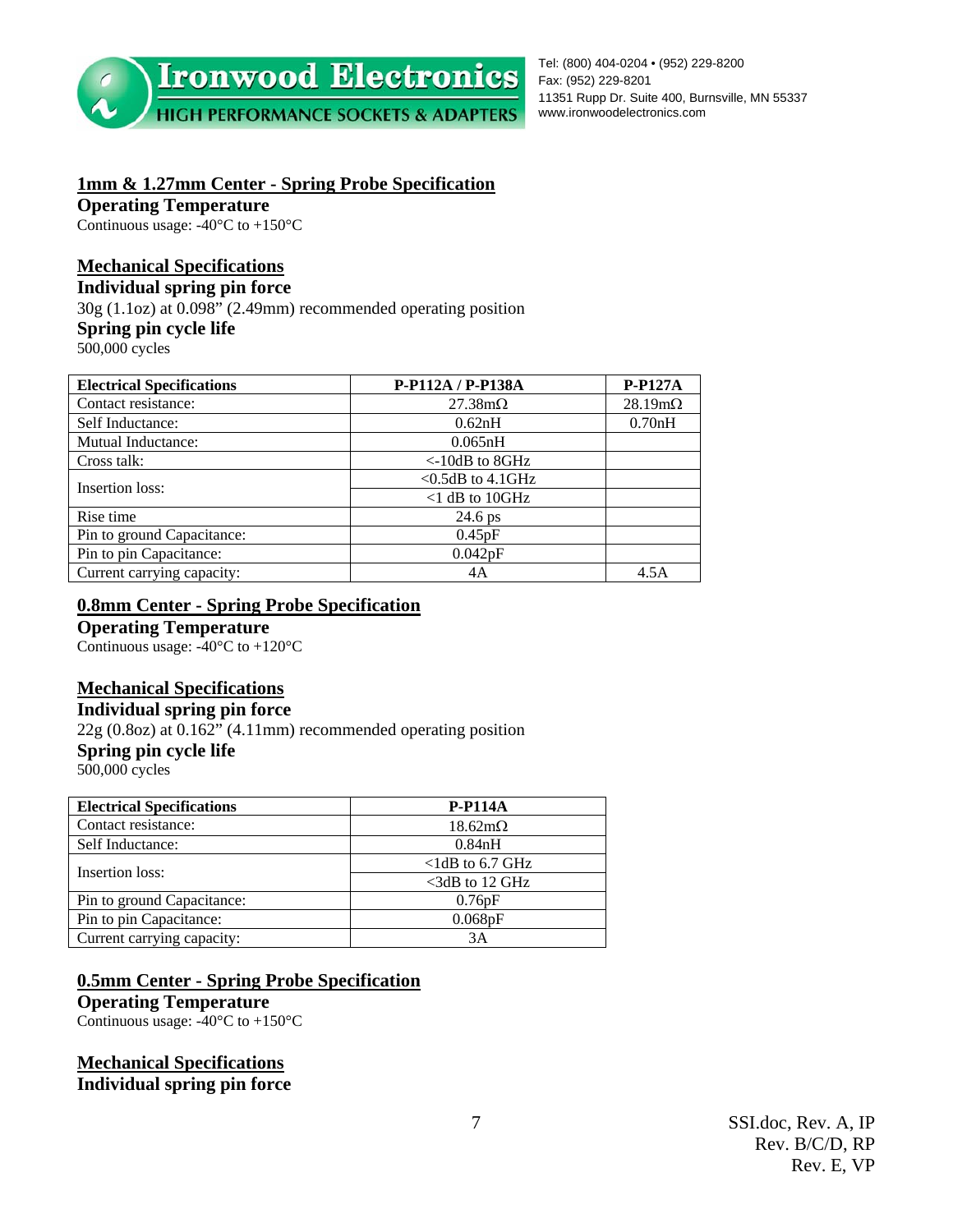**Ironwood Electronics** 

Tel: (800) 404-0204 • (952) 229-8200 Fax: (952) 229-8201 11351 Rupp Dr. Suite 400, Burnsville, MN 55337 www.ironwoodelectronics.com

**HIGH PERFORMANCE SOCKETS & ADAPTERS** 

# 16g (0.56oz) at 0.150" (3.81mm) recommended operating position **Spring pin cycle life**

500,000 cycles

| <b>Electrical Specifications</b> | P-P115A / P-P139A          |
|----------------------------------|----------------------------|
| Contact resistance:              | $82.28 \text{m}\Omega$     |
| Self Inductance:                 | 1.3nH                      |
| Mutual Inductance:               | 0.15nH                     |
| Cross talk:                      | $\epsilon$ -15dB to 6.5GHz |
| <b>Insertion loss:</b>           | $\leq 0.25$ dB to 4.5 GHz  |
|                                  | $<$ 3dB to 10 GHz          |
| Rise time                        | $<$ 26 ps                  |
| Pin to ground Capacitance:       | 0.53pF                     |
| Pin to pin Capacitance:          | 0.045pF                    |
| Current carrying capacity:       | 2.5A                       |

#### **0.4mm Center - Spring Probe Specification**

#### **Operating Temperature**

Continuous usage: -40°C to +120°C

#### **Mechanical Specifications**

#### **Individual spring pin force**

20g (0.7oz) at operating position

**Spring pin cycle life**  500,000 cycles

| <b>Electrical Specifications</b> | <b>P-P136A / P-P134A</b> |
|----------------------------------|--------------------------|
| Contact resistance:              | $62m\Omega$              |
| Self Inductance:                 | 1.1nH                    |
|                                  | $\leq 1$ dB to 11.5 GHz  |
| Insertion loss:                  | $\leq$ 3dB to 19.3 GHz   |
| Pin to ground Capacitance:       | 0.58pF                   |
| Current carrying capacity:       | 1 5 A                    |

#### **Socket Maintenance**

Setting up a Preventative Maintenance Program is important in maintaining both Socket and Test Probe life expectancy as well as good electrical continuity which will help minimize false rejects and low test yields. Generally, light cleaning is recommended for a preventative maintenance program of the test socket assembly. The most effective way to determine a schedule is by tracking test yields. The maintenance schedule should be based on when yields begin to fall below the performance of a new test socket. Some customers perform light cleanings on a per day basis or at 20,000 or 50,000 cycle intervals. The schedule depends on the amount of debris or contamination that the socket and test probes are subject to.

The following items should be included in a typical maintenance program.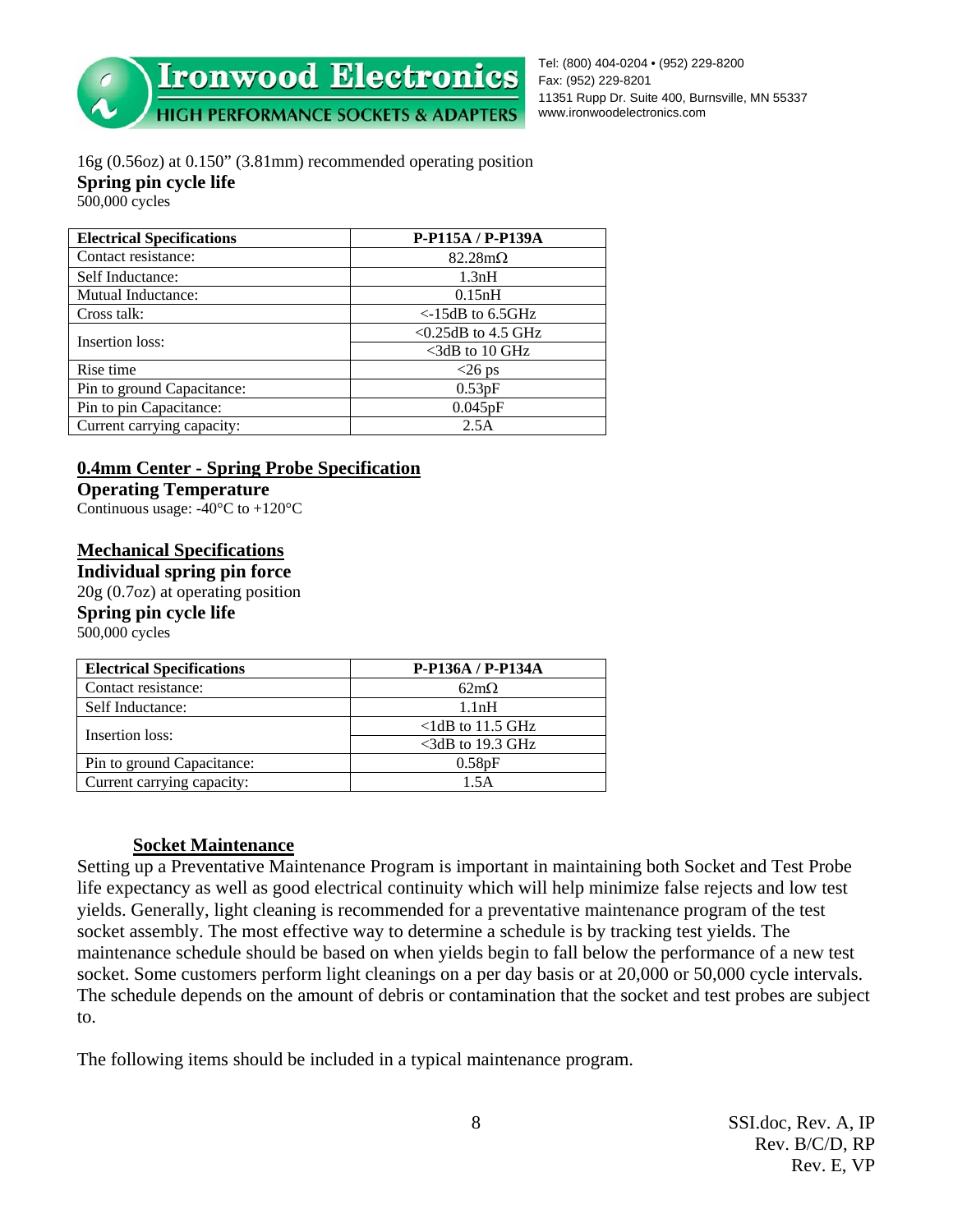#### Tel: (800) 404-0204 • (952) 229-8200 **Ironwood Electronics** Fax: (952) 229-8201 11351 Rupp Dr. Suite 400, Burnsville, MN 55337 **HIGH PERFORMANCE SOCKETS & ADAPTERS** www.ironwoodelectronics.com

• Regular visual inspection to identify abnormal wear and contaminants on the socket or test probes.

- Examine the composition of any debris present and determine its source. Try to minimize the source of debris if possible.
- Verify that the socket is properly mounted to the load board and that it's flush to the top surface of the load board.
- Do not use any chemicals for cleaning the socket.
- Do not use any lubricants for test probe cleaning.

# **Light Cleaning Procedure**

Required equipment needed:

- Soft to medium bristle nylon brush
- Set of screwdrivers
- Set of Hex / Allen wrenches
- Small electronics industrial vacuum
- Non-powdered latex or rubber gloves or finger cots

Cleaning Procedure

- Remove the socket from the load board and brush any debris from the solder pads of the load board while vacuuming.
- If the socket is equipped with a manual lid remove or open it to gain access to the test probe tips.
- Hold the test socket in the vertical position, brush and vacuum at the same time to avoid any contaminants going inside the socket or working their way into the test probe assembly. (This operation is sometimes easier with two people)
- Rotate the socket 90 degrees and repeat the previous step.
- Brush and vacuum the socket including the nest if equipped.
- Re-assemble the socket onto the load board when cleaning is complete.
- If your test socket is to be put in storage it is recommended that the light cleaning procedure be performed before storage so that any harmful contaminants left on the test probes do not harden and become difficult to remove. For example solder buildup will oxidize over time and will permanently damage probe tips.
- Always store the socket assembly in a dust free fully enclosed package.

What to avoid when cleaning

- Use of compressed air is strongly discouraged. Compressed Air will drive contaminants into the internal working parts of the test probes.
- Do not apply solder or heat to the test probes.
- Use of alcohol or other cleaners can leave a residue and carry contaminants into the internal working parts of the test probes.
- Repeated mechanical cleaning of the probe tips will shorten the time period between required maintenance and more importantly it will start to remove surface plating which can result in continuity issues as well as contact failures and elevated resistance.